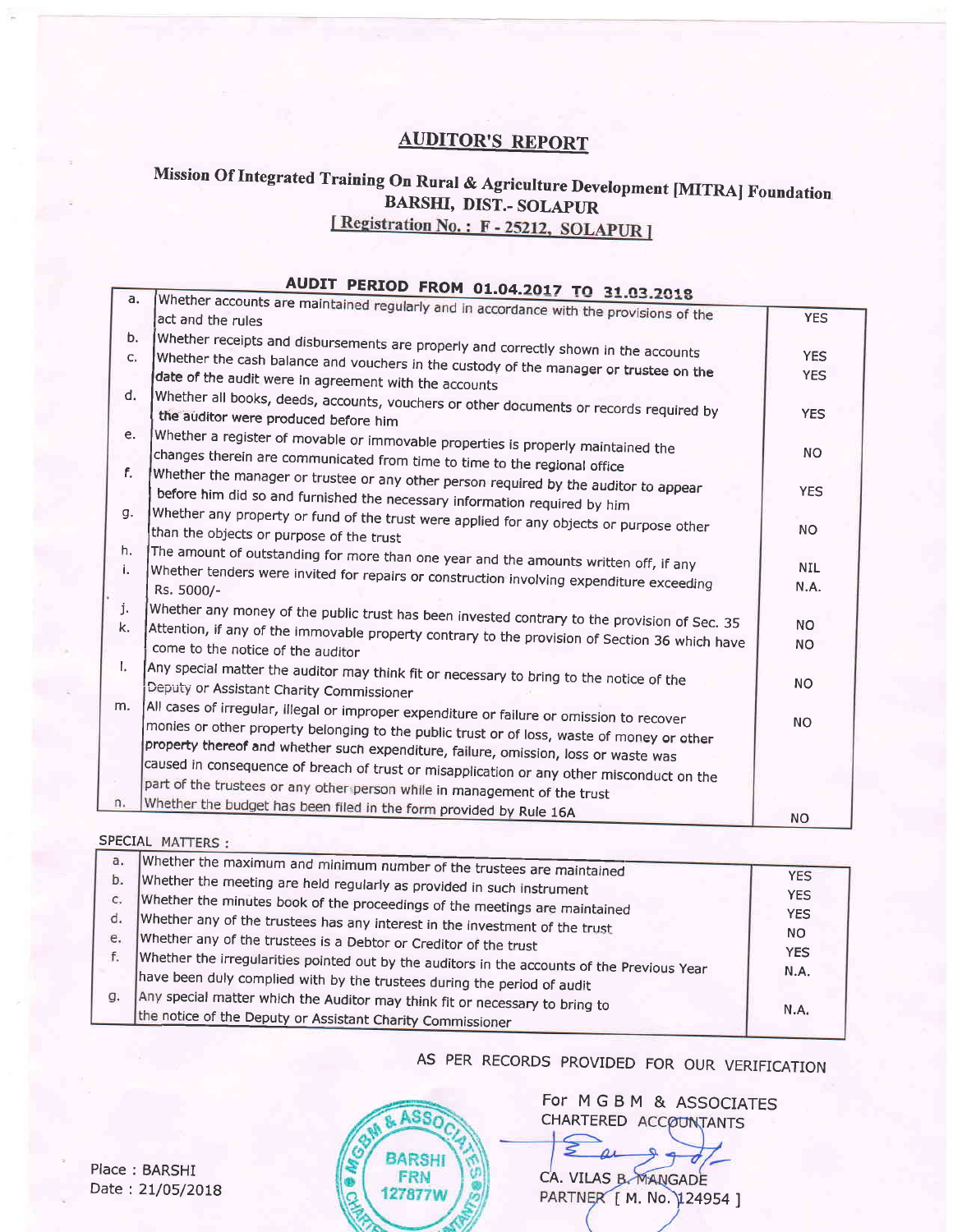# THE BOMBAY PUBLIC TRUST ACT, 1950 SCHEDULE IX-C [ Vide Rule 17(1) ] Statement Of Income Liable To Contribution For The Period Endine At 31.03.2018

## Mission Of Integrated Training On Rural & Agriculture Development [MITRA] Foundation BARSHI, DIST.- SOLAPUR [Registration No.: F-25212, SOLAPUR]

### AUDIT PERIOD FROM 01.04.2017 TO 31.03.2018

| Sr.        | <b>PARTICULARS</b>                                                                                                                                                                                                                                                                                                                                                                                                                                                                                                                                                                                                                                                                                                                                                                                                                                                                                                                                                                                                                                                                                                                                                                                                                                                                                                                                                                                                    | Amt. .     |
|------------|-----------------------------------------------------------------------------------------------------------------------------------------------------------------------------------------------------------------------------------------------------------------------------------------------------------------------------------------------------------------------------------------------------------------------------------------------------------------------------------------------------------------------------------------------------------------------------------------------------------------------------------------------------------------------------------------------------------------------------------------------------------------------------------------------------------------------------------------------------------------------------------------------------------------------------------------------------------------------------------------------------------------------------------------------------------------------------------------------------------------------------------------------------------------------------------------------------------------------------------------------------------------------------------------------------------------------------------------------------------------------------------------------------------------------|------------|
| II.<br>II. | Income as shown in the Income and Expenditure A/C (Schedule IX)<br>Items not chargeable to contribution under Section 58 & Rule 32<br>a. Donation received from other Public Trustrs & Dharmadas<br>b. Grants received from Government & Local Authorities<br>c. Interest on Sinking & Depreciation Fund<br>d. Amount spent for purpose of secular education<br>e. Amount spent for the purpose of veterinary Treatment of animals<br>f. Amount spent for the purpose of medical relief<br>g. Expenditure incurred from donations for relief of distress caused<br>by scarcity, drought flood, fire or other natural calamity<br>h. Deductions out of income from lands used for agricultural purposes<br>1. Land Revenue and Local Fund Cess<br>2. Rent payable to superior landlord<br>3. Cost of Production, in lands are cultivated by trust.<br>i. Deductions out of income from land used for non-agricultural purposes<br>1. Assessment, Cesses and other Government or<br>Municipal taxes<br>2. Ground Rent payable to the superior landlord<br>3. Repairs at 10% of gross rent of Building<br>4. Cost of collection at 4% of gross rent of buildings let out<br>j. Cost of collection of income or receipts from securities, Stocks etc.<br>at 1% of such income<br>k. Deductions on account of repairs in respect of building not rented<br>& yielding no income, at 10% of the estimated gross annual rent | 689,684.00 |
|            | <b>Gross Annual Income Chargeable To Contribution</b><br>Rs.)                                                                                                                                                                                                                                                                                                                                                                                                                                                                                                                                                                                                                                                                                                                                                                                                                                                                                                                                                                                                                                                                                                                                                                                                                                                                                                                                                         | 689,684.00 |

"Ceftified that while claiming deduction admissible under the above schedule, we have not claimed any amount twice, either wholly or partly, against any of the items mentioned in the Schedule which have the effect of double deduction."

ASSO

**BARSHI** FRN 27877V

As Per Records Provided For Our Verification

For MGBM & ASSOCIATES CHARTERED ACCOUNTANTS

CA. VILAS B. MANGADE **PARTNER** 

Place : BARSHI Date: 21/05/2018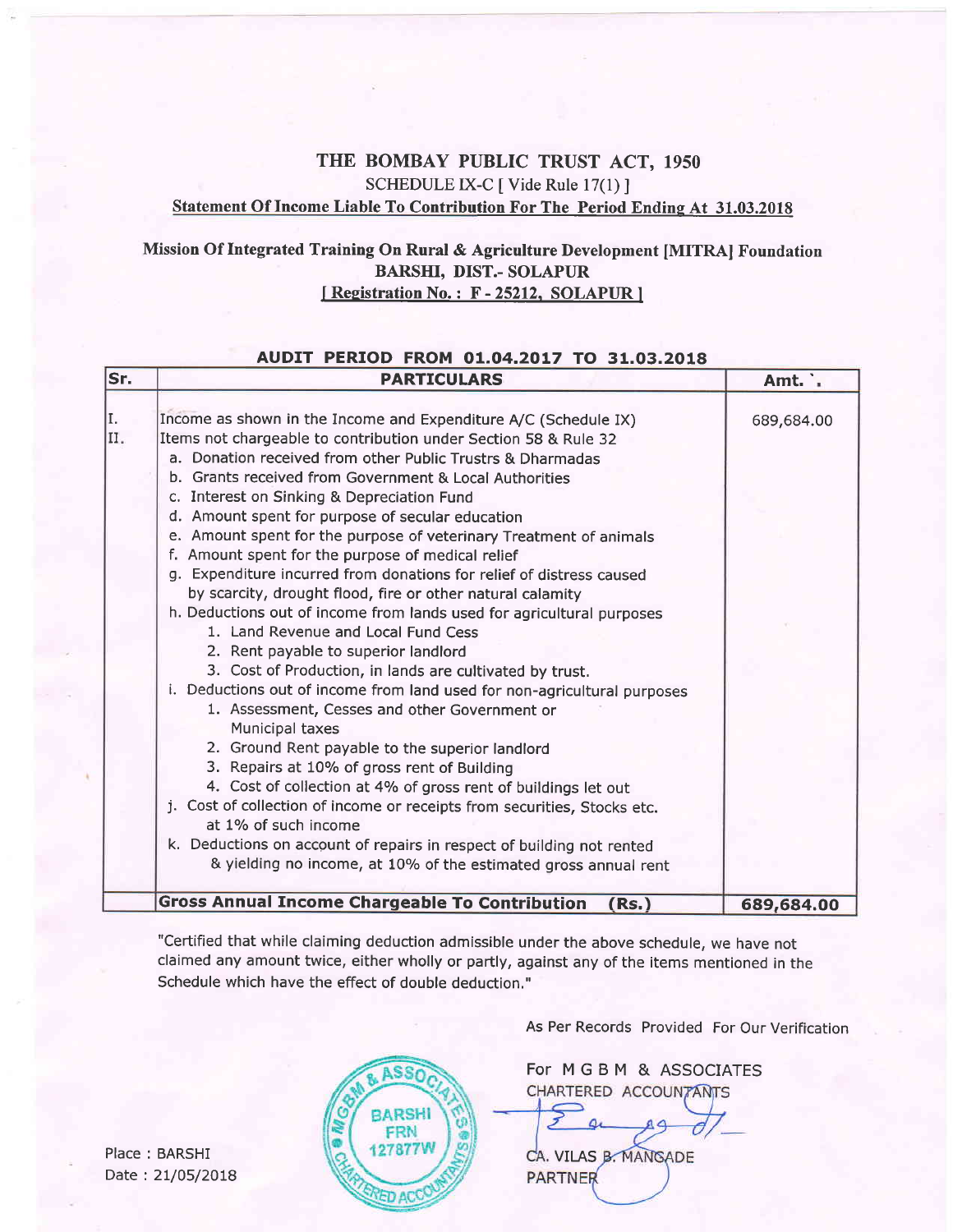# Mission Of Integrated Training On Rural & Agriculture Development [MITRA] Foundation BARSHI, DIST.- SOLAPUR<br>
[Registration No.: F - 25212, SOLAPUR]

# INCOME & EXPENDITURE ACCOUNT ( For The Year Ended At 31-03-2018 )

| Dr.                            |            |                                    | Cr <sub>r</sub> |
|--------------------------------|------------|------------------------------------|-----------------|
| <b>EXPENDITURE</b>             | <b>RS</b>  | <b>INCOME</b>                      | <b>RS</b>       |
| To Expenditures on Objects     |            | By Members' Subscriptions          | 7,007.00        |
| of Trust :-                    |            | By Grant from Nabard               | 144,000.00      |
| <b>Tree Plantation</b>         |            | 9,900.00 By Interest from SHG Loan | 492,132.00      |
| Save water Campaign            |            | 144,000.00 By Donations Received   | 46,545.00       |
| To Allied Expenses for Objects |            |                                    |                 |
| of Trust :-                    |            |                                    |                 |
| <b>Stationery Exps</b>         | 600.00     |                                    |                 |
| Computer Printer Exp.          | 2,500.00   |                                    |                 |
| <b>Volunteers Allowance</b>    | 144,000.00 |                                    |                 |
| 12A/80G Reg Exp                | 35,000.00  |                                    |                 |
| Interest                       | 0.00       |                                    |                 |
| <b>Bank Charges</b>            | 831.60     |                                    |                 |
| Office Rent                    | 36,000.00  |                                    |                 |
| Postage Courier                | 32.00      |                                    |                 |
| To Surplus for the year        | 316,820.40 |                                    |                 |
|                                |            |                                    |                 |
| <b>Total</b>                   | 689,684.00 | <b>Total</b>                       | 689,684.00      |

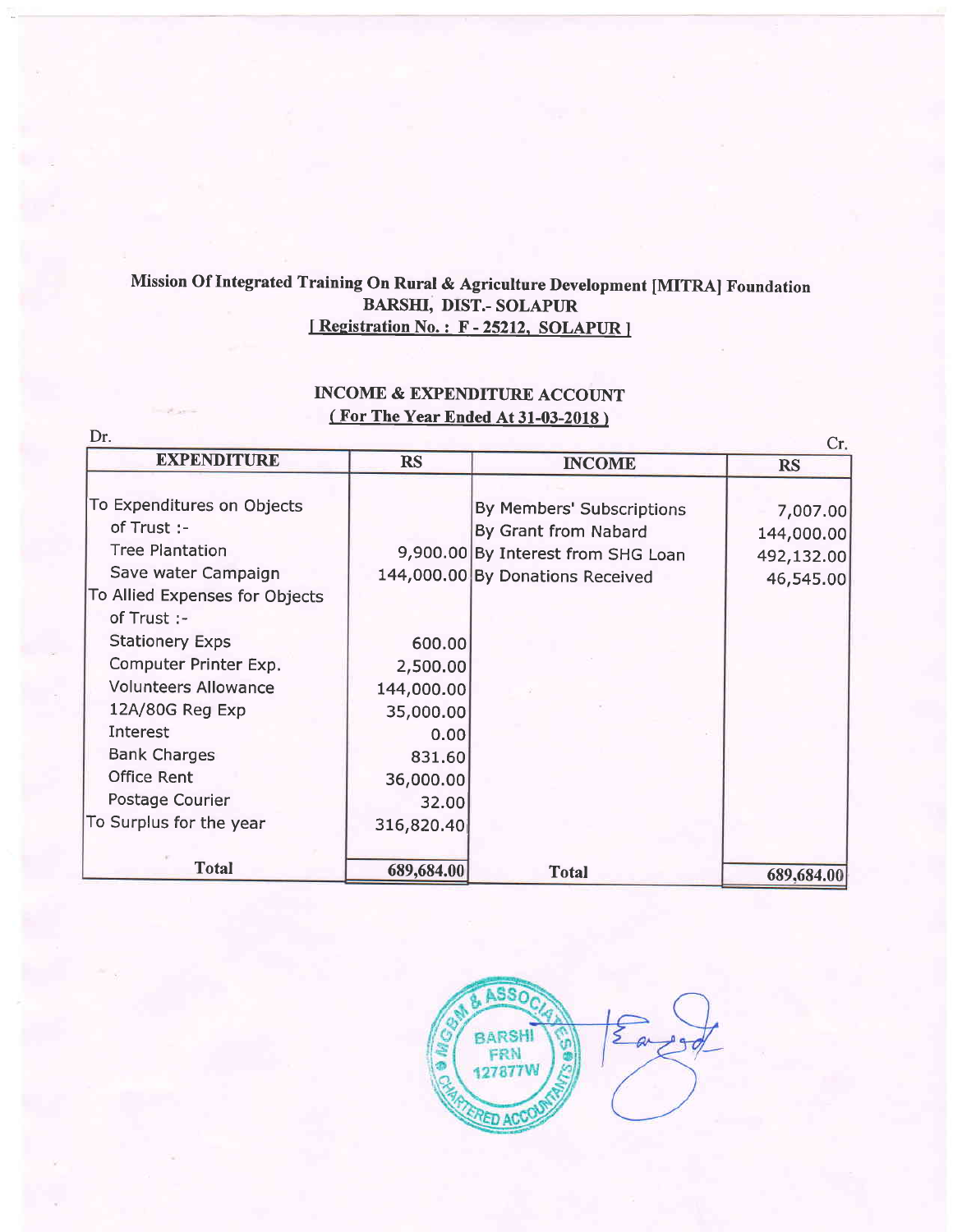# RECEIPT & PAYMENT ACCOUNT ( For The Year Ended At 31-03-2018 )

| Dr.<br>Cr.                                     |                     |                                        |              |
|------------------------------------------------|---------------------|----------------------------------------|--------------|
| <b>RECEIPTS</b>                                |                     | <b>PAYMENTS</b>                        |              |
| To Opening Cash Balance<br><b>Bank Balance</b> | 169,571.00          | 4,815.00 By Exps on Objects of Trust   | 153,900.00   |
| <b>To Donations Received</b>                   | 46,545.00           | By Allied exps for Objects<br>of Trust | 218,963.60   |
| To Interest received From SHGs                 |                     | 492,132.00 By Loan Given To SHGs       | 2,590,000.00 |
| To Principal Receivd From SHGs                 | 2,529,953.00 By TDS |                                        | 0.00         |
| To Lone From Federal Bank                      |                     | 0.00 By Closing Cash Balance           | 809.00       |
| To Members' Subscriptions                      | 7,007.00            | <b>Bank Balance</b>                    | 430,350.40   |
| To Interest From FD                            | 0.00                |                                        |              |
| To Grant From Nabard                           | 144,000.00          |                                        |              |
| To Difference                                  |                     |                                        |              |
| <b>Total</b>                                   | 3,394,023.00        | <b>Total</b>                           | 3,394,023.00 |